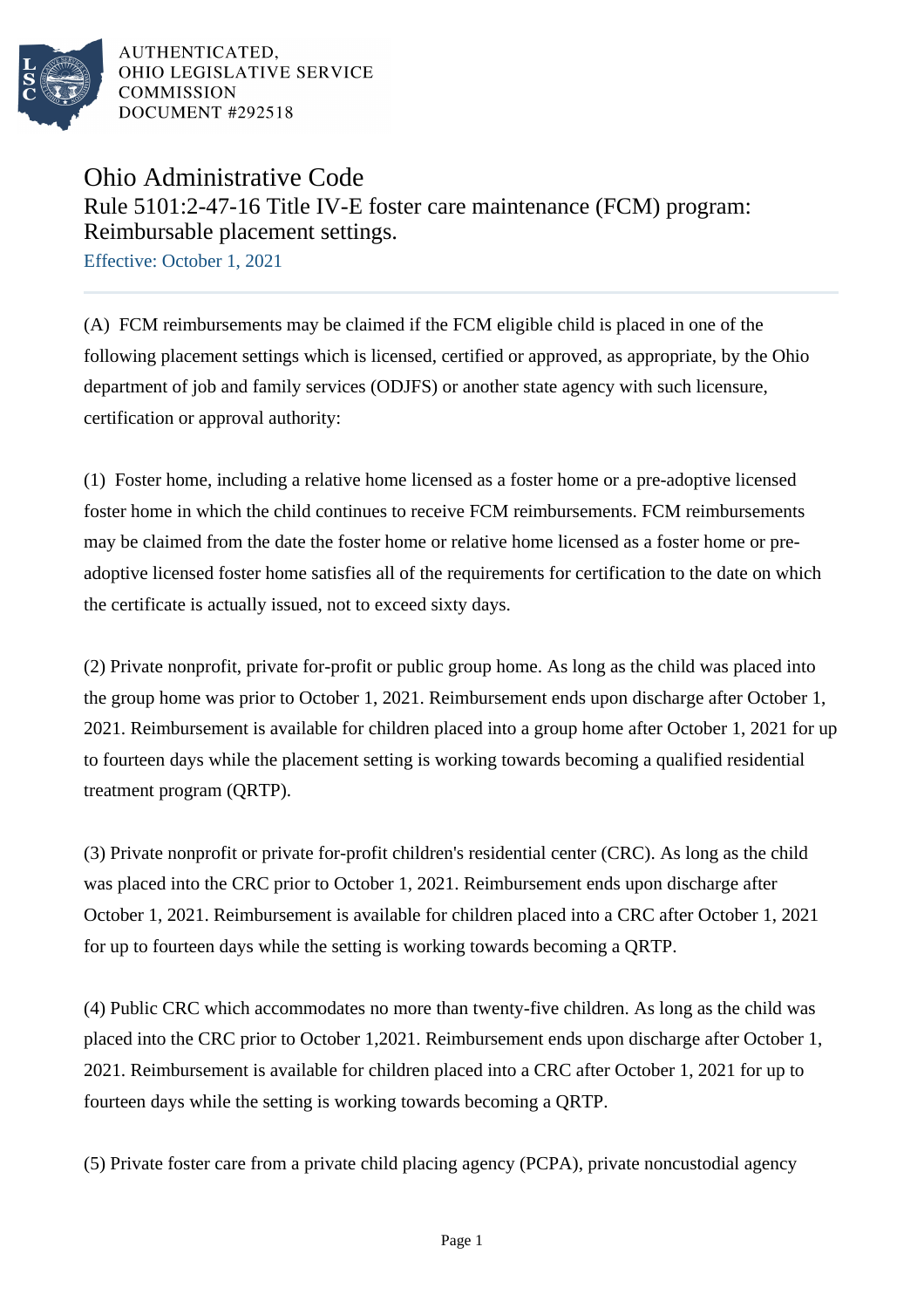

AUTHENTICATED, OHIO LEGISLATIVE SERVICE **COMMISSION** DOCUMENT #292518

(PNA) or another public children services agency (PCSA).

(6) With a parent in a substance use disorder (SUD) residential facility, as defined in rule 5101:2-1- 01 of the Administrative Code.

(7) Qualified residential treatment program (QRTP), as defined in rule 5101:2-9-42 of the Administrative Code. A public QRTP cannot accommodate more than twenty-five children.

(B) A child may be on a temporary leave from a foster home to another foster home without constituting a move, when all of the following are met:

(1) The foster home is licensed at the same level of care as the current foster home.

(2) The temporary leave is more than twenty-four hours but for no more than fourteen days.

(3) The child returns to the original foster home by the end of the fourteenth day.

(4) The child may be in only one temporary leave type during a fourteen day period to be reimbursable without returning to the original foster home before beginning another temporary leave.

(5) A child on leave longer than fourteen days will constitute as a placement move.

(C) FCM reimbursement may be claimed for payments made to the provider to hold a bed if the following are met:

(1) The child shall be physically placed into the setting prior to the leave.

(2) The bed shall be available while being held for the child's return.

(3) The leave does not exceed fourteen calendar days.

(4) The child returns to the same placement as he or she was placed into prior to the leave.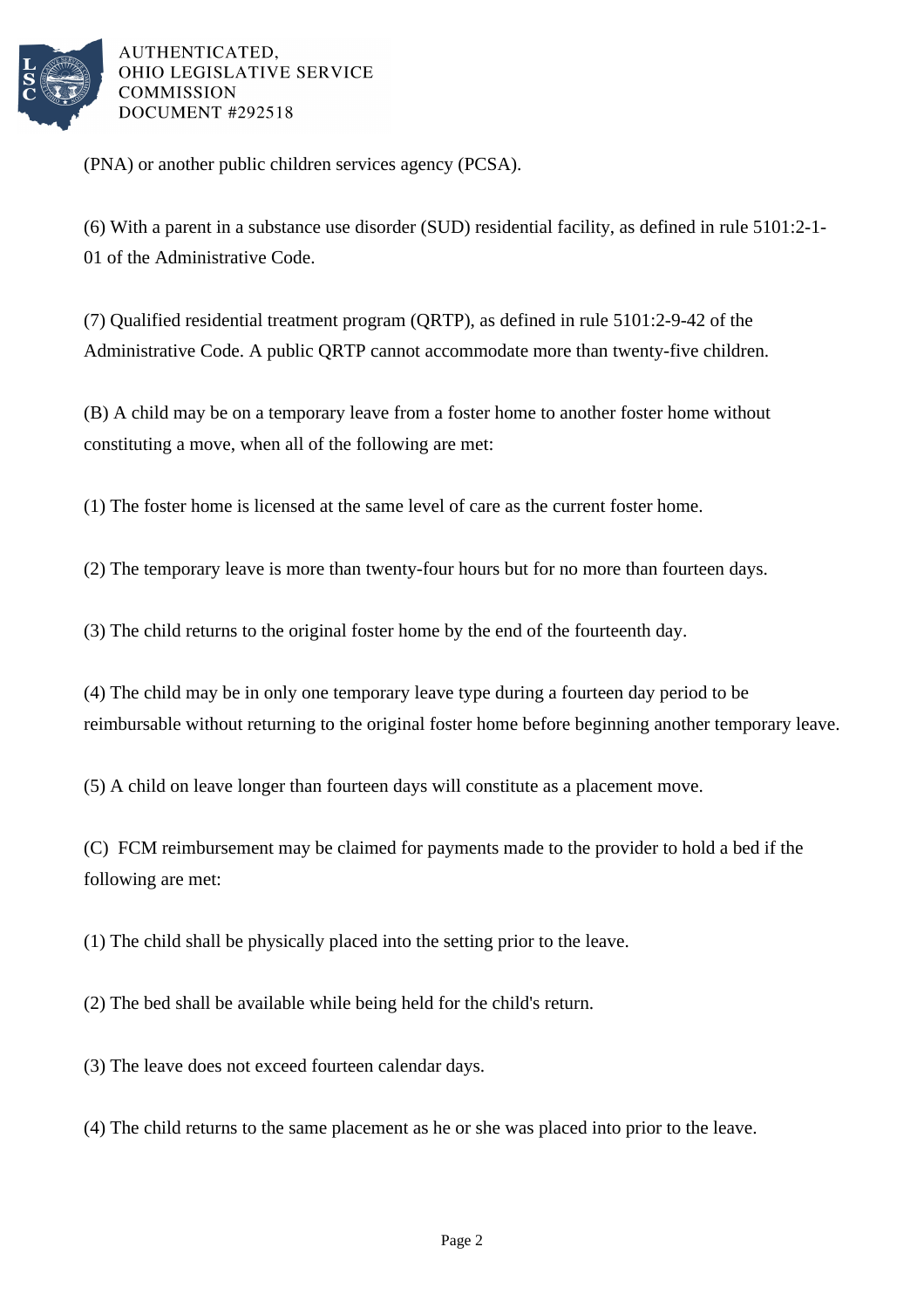

AUTHENTICATED. OHIO LEGISLATIVE SERVICE **COMMISSION** DOCUMENT #292518

- (5) The child shall be in one of the following types of leave:
- (a) Absence without leave (AWOL).

(b) Hospital.

(c) Trial home visit (for the purpose of reunification).

(d) Parental, relative or non-relative visit .

(e) Camp (eg. boy/girl scout camp, 4H camp, band camp, church camp, sports camp).

(f) Vacation (child only).

(D) Reimbursable placement facilities located outside of Ohio are limited to the types of homes and a QRTP described in paragraph (A) of this rule which are licensed, certified or approved by the agency responsible for the licensing, certification or approval of such facilities in the state where the placement facility is located. Placements outside of Ohio must be made in accordance with rules contained in Chapter 5101:2-52 of the Administrative Code.

(E) Children who are otherwise FCM program eligible are not program reimbursable during their period of residence in the following placement settings or placement categories:

(1) Court-ordered placements with a specific foster care provider. This does not include a courtordered placement where the Title IV-E court has legal responsibility for the care and placement of the child or a court-ordered placement where the court followed or considered the recommendation of the Title IV-E agency for placement and was so noted in the court order.

(2) Detention facilities, forestry camps, training schools, or other locked facilities operated primarily for the detention of children who are determined to be delinquent.

(3) AWOL, hospital or leave except as described in paragraph (B) of this rule.